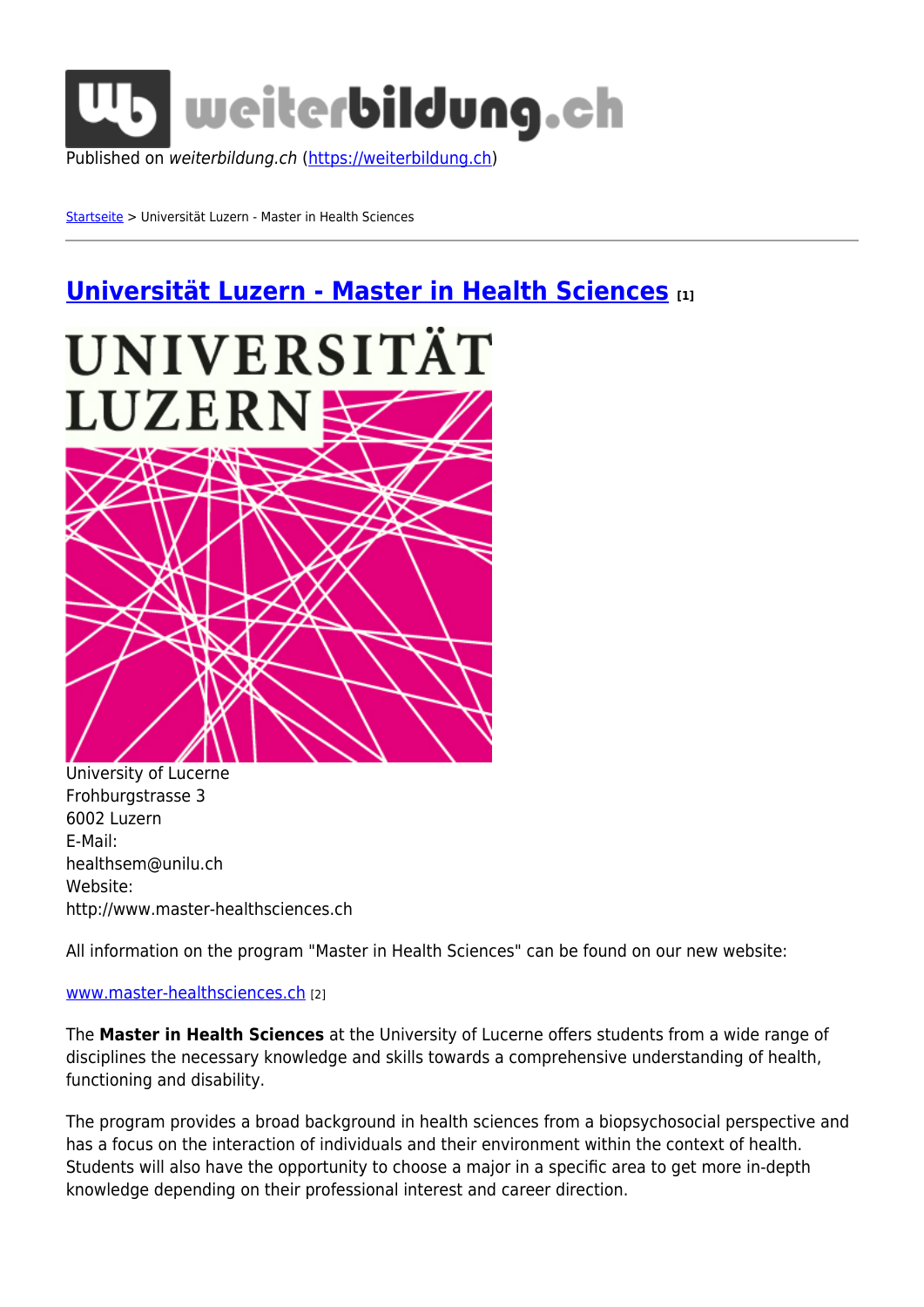The Master in Health Sciences aims to bring a new dimension into research, health service provision, and healthcare management by pioneering the development and application of a comprehensive approach in the field of health. It is the ideal curriculum to foster innovation in our society where aging and chronic diseases are a main challenge within the health care system.

# **Career Prospects**

The Health Sciences program offers the ideal preparation for students who aspire to have careers in healthcare in a dynamic and interdisciplinary environment and to undertake research in health sciences. In our master program, we are dedicated to educating students so they are in an excellent position to further their career in health-related areas including positions in research, health administraion/public health, health education and health promotion, management in state and federal health agencies, and other health-related industries.

# **Study Program**

The two-year master's program with 120 ECTS-credits includes core courses that will be offered during the first three semesters. The core courses include different modules: Human Functioning Sciences, health systems and services, research design and qualitative and quantitative methods. Other core courses include scientific and professional skills development. Starting in the second semester, students will be able to choose a major, according to their interest. In the third semester, students will be required to do an internship and start a research project, while the fourth (final) semester will be dedicated to completing the reserach project and the master thesis.

# **Majors**

The program offers a list of majors that will provide students with the unique opportunity to closely work with their supervisors. Students will be able to work in small groups to further develop expertise in their chosen area of interest. After completion of the first semester, students can then choose from the following majors:

Health Communication: Studying how health information is produced and exchanged through communication, and its impact on individuals, community groups, instituion and public policy

Health Behavior and Management: Learning how health behaviors and health experiences van be addressed and changed with appropriate interventions.

Health Economics & Health Policy: Provding the foundation and principles of economic thinking and theories of political science to understand complex health systems, and to identify and address future challenges in the health sector.

Health Services Research: Learning the methods to evaluate the effectiveness of health care services and assess the performance of health systems.

Research Methods: Developing skills that aid decision making processes in the health sciences and related fields using state of the art quantitative and qualitative research.

#### **Internship and Master Thesis**

Students have the opportunity to apply for a paid internship with a collaborating partner organization of the Department of Health Sciences and Health Policy. They will have the chance to gain first hand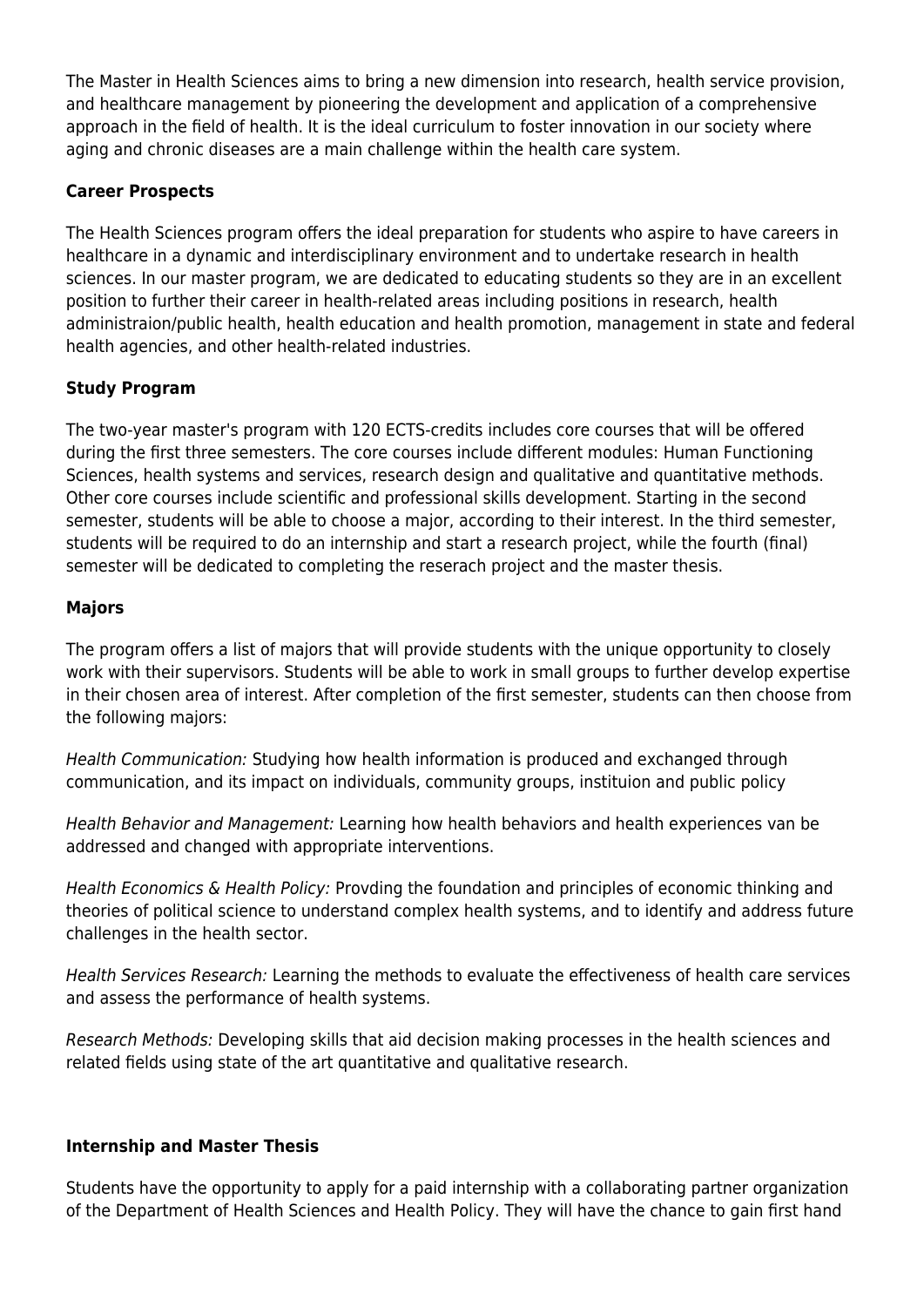experience in applying their knowledge and skills in health sciences research and practice. During their internship, students will also be expected to develop their master thesis proposal, which will be supported by their supervisor and members of their research group.

# **Prospective Students**

The program welcoms students with different backgrounds such as in sciences, social sciences, and humantities. The required qualification for admission is a Bachelor's degree (or an equivalent higher education degree) with at least 180 ECTS points from a University recognized by the University of Lucerne. For any question regarding admission requirements, organization and planning of studies, please contact the Study Advisor.

Study Advisor Anisa Haskovic

# **Postal address:**

University of Lucerne Department of Health Sciences and Health Policy P.O. Box 4466 Frohburgstrasse 3 6002 Lucerne

Switzerland

 $\mathbf{x}|_{121}$ 

# **[Universität Luzern - Master in Health Sciences](http://www.master-healthsciences.ch) [2]**

Frohburgstrasse 3 6002 Luzern [healthsem@unilu.ch](mailto:healthsem@unilu.ch) [3] [www.master-healthsciences.ch](http://www.master-healthsciences.ch) [2] [Kontakt speichern](https://weiterbildung.ch/node/255016/vcard) [4]

# **Profil**

All information on the program "Master in Health Sciences" can be found on our new website:

#### [www.master-healthsciences.ch](http://www.master-healthsciences.ch) [2]

The **Master in Health Sciences** at the University of Lucerne offers students from a wide range of disciplines the necessary knowledge and skills towards a comprehensive understanding of health, functioning and disability.

The program provides a broad background in health sciences from a biopsychosocial perspective and has a focus on the interaction of individuals and their environment within the context of health. Students will also have the opportunity to choose a major in a specific area to get more in-depth knowledge depending on their professional interest and career direction.

The Master in Health Sciences aims to bring a new dimension into research, health service provision, and healthcare management by pioneering the development and application of a comprehensive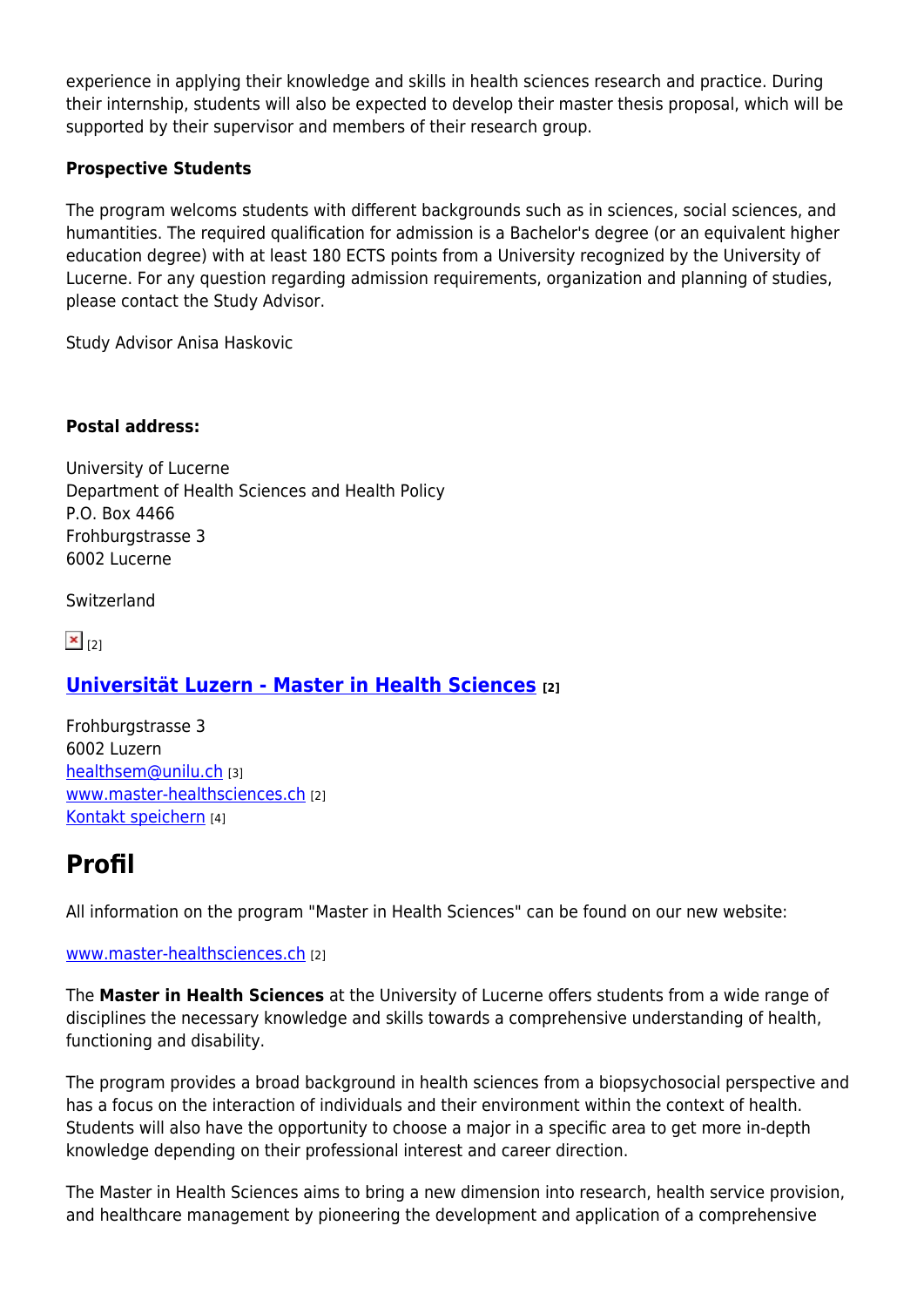approach in the field of health. It is the ideal curriculum to foster innovation in our society where aging and chronic diseases are a main challenge within the health care system.

# **Career Prospects**

The Health Sciences program offers the ideal preparation for students who aspire to have careers in healthcare in a dynamic and interdisciplinary environment and to undertake research in health sciences. In our master program, we are dedicated to educating students so they are in an excellent position to further their career in health-related areas including positions in research, health administraion/public health, health education and health promotion, management in state and federal health agencies, and other health-related industries.

# **Study Program**

The two-year master's program with 120 ECTS-credits includes core courses that will be offered during the first three semesters. The core courses include different modules: Human Functioning Sciences, health systems and services, research design and qualitative and quantitative methods. Other core courses include scientific and professional skills development. Starting in the second semester, students will be able to choose a major, according to their interest. In the third semester, students will be required to do an internship and start a research project, while the fourth (final) semester will be dedicated to completing the reserach project and the master thesis.

# **Majors**

The program offers a list of majors that will provide students with the unique opportunity to closely work with their supervisors. Students will be able to work in small groups to further develop expertise in their chosen area of interest. After completion of the first semester, students can then choose from the following majors:

Health Communication: Studying how health information is produced and exchanged through communication, and its impact on individuals, community groups, instituion and public policy

Health Behavior and Management: Learning how health behaviors and health experiences van be addressed and changed with appropriate interventions.

Health Economics & Health Policy: Provding the foundation and principles of economic thinking and theories of political science to understand complex health systems, and to identify and address future challenges in the health sector.

Health Services Research: Learning the methods to evaluate the effectiveness of health care services and assess the performance of health systems.

Research Methods: Developing skills that aid decision making processes in the health sciences and related fields using state of the art quantitative and qualitative research.

# **Internship and Master Thesis**

Students have the opportunity to apply for a paid internship with a collaborating partner organization of the Department of Health Sciences and Health Policy. They will have the chance to gain first hand experience in applying their knowledge and skills in health sciences research and practice. During their internship, students will also be expected to develop their master thesis proposal, which will be